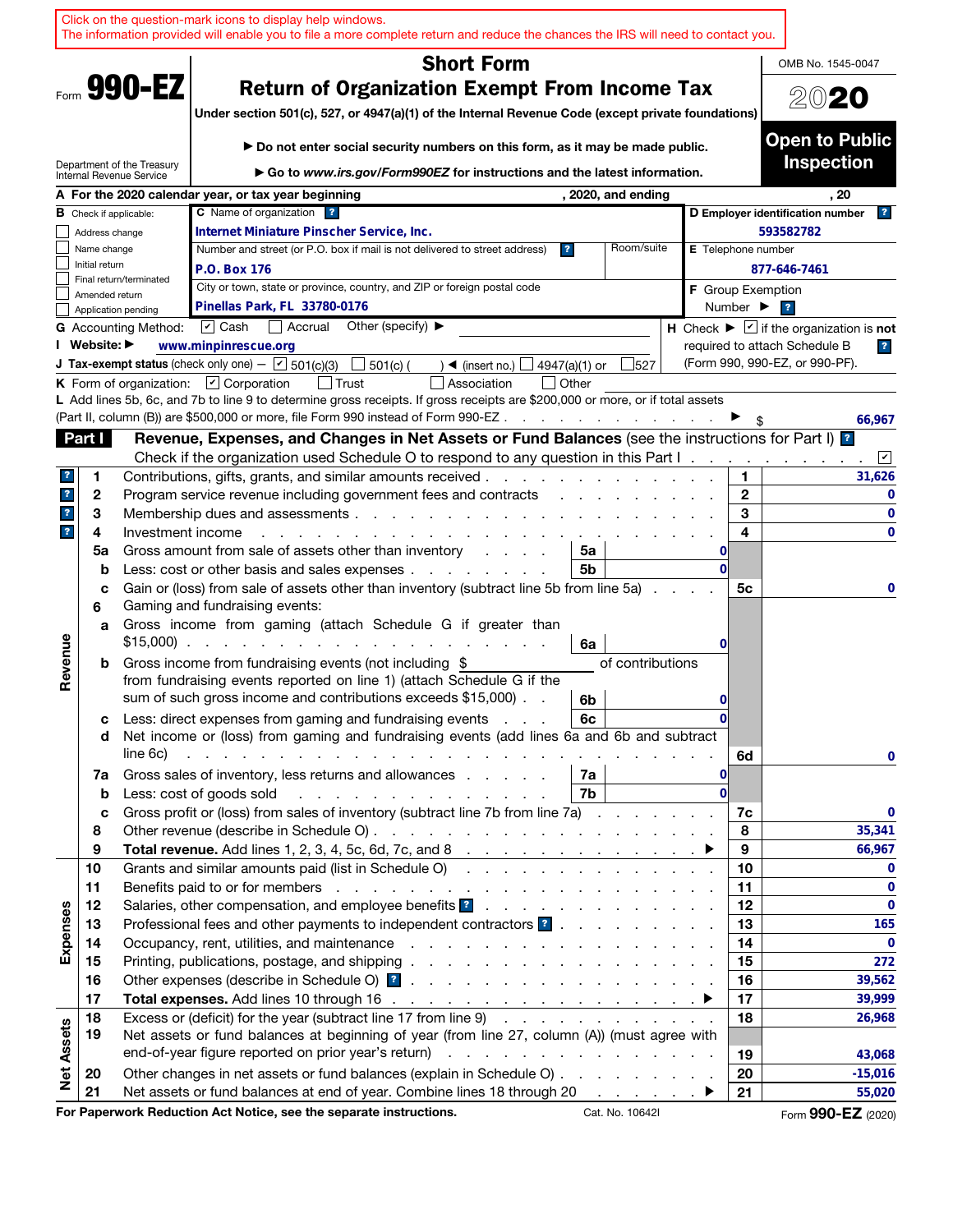|                         | Form 990-EZ (2020)                                                                                                                                                                                                             |                                                      |                                       |                                                                         |                 | Page 2                                                     |
|-------------------------|--------------------------------------------------------------------------------------------------------------------------------------------------------------------------------------------------------------------------------|------------------------------------------------------|---------------------------------------|-------------------------------------------------------------------------|-----------------|------------------------------------------------------------|
|                         | <b>Balance Sheets</b> (see the instructions for Part II)<br>Part II                                                                                                                                                            |                                                      |                                       |                                                                         |                 |                                                            |
|                         | Check if the organization used Schedule O to respond to any question in this Part II                                                                                                                                           |                                                      |                                       |                                                                         |                 |                                                            |
|                         |                                                                                                                                                                                                                                |                                                      |                                       | (A) Beginning of year                                                   |                 | (B) End of year                                            |
| 22                      | Cash, savings, and investments                                                                                                                                                                                                 |                                                      |                                       | 35,402 22                                                               |                 | 47,354                                                     |
| 23                      | Land and buildings. $\ldots$                                                                                                                                                                                                   |                                                      |                                       |                                                                         | 0 <sup>23</sup> | $\Omega$                                                   |
| 24                      | Other assets (describe in Schedule O)                                                                                                                                                                                          |                                                      |                                       | 7,666 24                                                                |                 | 7,666                                                      |
| 25                      | Total assets                                                                                                                                                                                                                   |                                                      |                                       | 43,068 25                                                               |                 | 55,020                                                     |
| 26                      | Total liabilities (describe in Schedule O) (Contact of Contact of Contact of Contact of Contact of Contact of Contact of Contact of Contact of Contact of Contact of Contact of Contact of Contact of Contact of Contact of Co |                                                      |                                       |                                                                         | 0 26            | $\mathbf{0}$                                               |
| 27                      | Net assets or fund balances (line 27 of column (B) must agree with line 21)                                                                                                                                                    |                                                      |                                       | 43,068 27                                                               |                 | 55,020                                                     |
|                         | Part III<br>Statement of Program Service Accomplishments (see the instructions for Part III)                                                                                                                                   |                                                      |                                       |                                                                         |                 |                                                            |
|                         | Check if the organization used Schedule O to respond to any question in this Part III                                                                                                                                          |                                                      |                                       | . . 11                                                                  |                 | <b>Expenses</b>                                            |
|                         | What is the organization's primary exempt purpose?                                                                                                                                                                             | non-profit breed rescue and re-homing                |                                       |                                                                         |                 | (Required for section                                      |
|                         |                                                                                                                                                                                                                                |                                                      |                                       |                                                                         |                 | $501(c)(3)$ and $501(c)(4)$<br>organizations; optional for |
|                         | Describe the organization's program service accomplishments for each of its three largest program services,<br>as measured by expenses. In a clear and concise manner, describe the services provided, the number of           |                                                      |                                       |                                                                         | others.)        |                                                            |
|                         | persons benefited, and other relevant information for each program title.                                                                                                                                                      |                                                      |                                       |                                                                         |                 |                                                            |
| 28                      | The organization provides veterinary care, locates homes and provides adoption services for Miniature                                                                                                                          |                                                      |                                       |                                                                         |                 |                                                            |
|                         | Pinschers (breed of dog) that have been abandoned and/or find their way into shelters, many of which are high                                                                                                                  |                                                      |                                       |                                                                         |                 |                                                            |
|                         | kill shelters.                                                                                                                                                                                                                 |                                                      |                                       |                                                                         |                 |                                                            |
|                         |                                                                                                                                                                                                                                |                                                      |                                       |                                                                         |                 |                                                            |
| $\overline{\mathbf{r}}$ | (Grants \$                                                                                                                                                                                                                     | ) If this amount includes foreign grants, check here |                                       |                                                                         | 28a             | 39,999                                                     |
| 29                      |                                                                                                                                                                                                                                |                                                      |                                       |                                                                         |                 |                                                            |
|                         |                                                                                                                                                                                                                                |                                                      |                                       |                                                                         |                 |                                                            |
|                         |                                                                                                                                                                                                                                |                                                      |                                       |                                                                         |                 |                                                            |
|                         | (Grants \$                                                                                                                                                                                                                     | ) If this amount includes foreign grants, check here |                                       |                                                                         | 29a             | 0                                                          |
| 30                      |                                                                                                                                                                                                                                |                                                      |                                       |                                                                         |                 |                                                            |
|                         |                                                                                                                                                                                                                                |                                                      |                                       |                                                                         |                 |                                                            |
|                         |                                                                                                                                                                                                                                |                                                      |                                       |                                                                         |                 |                                                            |
|                         | (Grants \$                                                                                                                                                                                                                     | ) If this amount includes foreign grants, check here |                                       |                                                                         | 30a             | 0                                                          |
|                         | 31 Other program services (describe in Schedule O)                                                                                                                                                                             |                                                      |                                       |                                                                         |                 |                                                            |
|                         | (Grants \$                                                                                                                                                                                                                     | ) If this amount includes foreign grants, check here |                                       |                                                                         | 31a             | 0                                                          |
|                         | 32 Total program service expenses (add lines 28a through 31a)                                                                                                                                                                  |                                                      |                                       |                                                                         | 32              | 39,999                                                     |
|                         | List of Officers, Directors, Trustees, and Key Employees (list each one even if not compensated—see the instructions for Part IV)<br><b>Part IV</b>                                                                            |                                                      |                                       |                                                                         |                 |                                                            |
|                         | Check if the organization used Schedule O to respond to any question in this Part IV                                                                                                                                           |                                                      |                                       |                                                                         |                 | .                                                          |
|                         |                                                                                                                                                                                                                                | (b) Average                                          | (c) Reportable ?                      | (d) Health benefits,                                                    |                 |                                                            |
|                         | (a) Name and title                                                                                                                                                                                                             | hours per week                                       | compensation<br>(Forms W-2/1099-MISC) | contributions to employee (e) Estimated amount of<br>benefit plans, and |                 | other compensation                                         |
|                         |                                                                                                                                                                                                                                | devoted to position                                  | (if not paid, enter -0-)              | deferred compensation                                                   |                 |                                                            |
|                         | Diann Jenner, PD                                                                                                                                                                                                               |                                                      |                                       |                                                                         |                 |                                                            |
|                         |                                                                                                                                                                                                                                | 20                                                   | 0                                     |                                                                         | 0               | 0                                                          |
|                         | <b>Cindy Niglio, VPD</b>                                                                                                                                                                                                       |                                                      |                                       |                                                                         |                 |                                                            |
|                         |                                                                                                                                                                                                                                | 25                                                   | 0                                     |                                                                         | 0               | 0                                                          |
|                         | <b>Chystal Healy, SD</b>                                                                                                                                                                                                       |                                                      |                                       |                                                                         |                 |                                                            |
|                         |                                                                                                                                                                                                                                | 20                                                   | 0                                     |                                                                         | 0               | 0                                                          |
|                         | Vanessa Nero McDonough, TD                                                                                                                                                                                                     |                                                      |                                       |                                                                         |                 |                                                            |
|                         |                                                                                                                                                                                                                                | 35                                                   | 0                                     |                                                                         | 0               | 0                                                          |
|                         | Edwina Boyette, D                                                                                                                                                                                                              |                                                      |                                       |                                                                         |                 |                                                            |
|                         |                                                                                                                                                                                                                                | 10                                                   |                                       |                                                                         |                 |                                                            |
|                         |                                                                                                                                                                                                                                |                                                      | 0                                     |                                                                         | 0               | 0                                                          |
|                         | Nancy Giammusso, D                                                                                                                                                                                                             | 10                                                   |                                       |                                                                         |                 |                                                            |
|                         |                                                                                                                                                                                                                                |                                                      | 0                                     |                                                                         | 0               | 0                                                          |
|                         | Diane Kramer, D                                                                                                                                                                                                                | 10                                                   |                                       |                                                                         |                 |                                                            |
|                         |                                                                                                                                                                                                                                |                                                      | 0                                     |                                                                         | 0               | 0                                                          |
|                         | Karen Rogers, D                                                                                                                                                                                                                | 10                                                   |                                       |                                                                         |                 |                                                            |
|                         |                                                                                                                                                                                                                                |                                                      | 0                                     |                                                                         | 0               | 0                                                          |
|                         | Kimberly Wolff, D                                                                                                                                                                                                              | 10                                                   |                                       |                                                                         |                 |                                                            |
|                         |                                                                                                                                                                                                                                |                                                      | O                                     |                                                                         | 0               | 0                                                          |
|                         |                                                                                                                                                                                                                                |                                                      |                                       |                                                                         |                 |                                                            |
|                         |                                                                                                                                                                                                                                |                                                      |                                       |                                                                         |                 |                                                            |
|                         |                                                                                                                                                                                                                                |                                                      |                                       |                                                                         |                 |                                                            |
|                         |                                                                                                                                                                                                                                |                                                      |                                       |                                                                         |                 |                                                            |
|                         |                                                                                                                                                                                                                                |                                                      |                                       |                                                                         |                 |                                                            |
|                         |                                                                                                                                                                                                                                |                                                      |                                       |                                                                         |                 |                                                            |
|                         |                                                                                                                                                                                                                                |                                                      |                                       |                                                                         |                 |                                                            |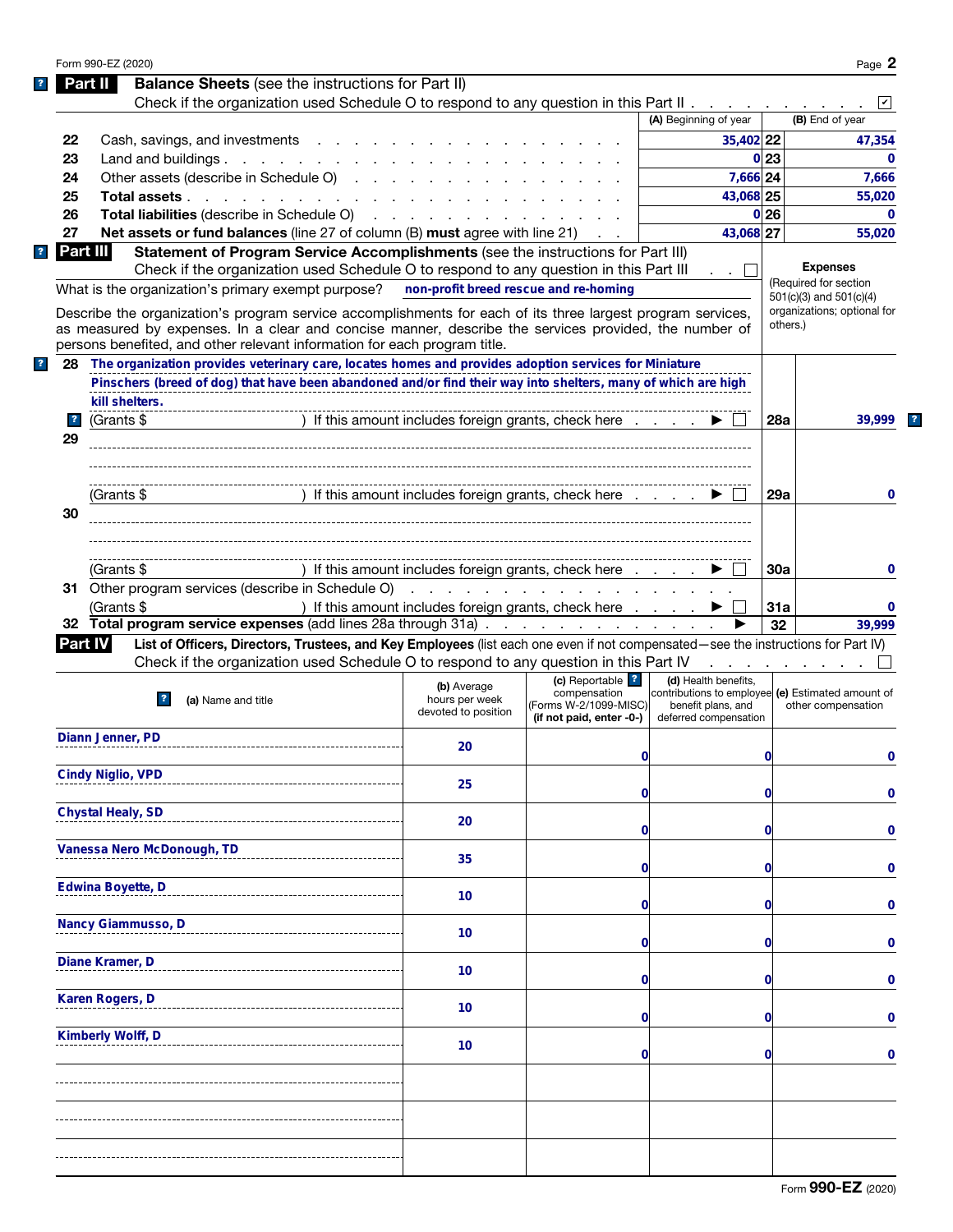|          | Form 990-EZ (2020)                                                                                                                                                                                                                                                                                                                               |                 |                   | Page 3       |
|----------|--------------------------------------------------------------------------------------------------------------------------------------------------------------------------------------------------------------------------------------------------------------------------------------------------------------------------------------------------|-----------------|-------------------|--------------|
| Part V   | Other Information (Note the Schedule A and personal benefit contract statement requirements in the<br>instructions for Part V.) Check if the organization used Schedule O to respond to any question in this Part V                                                                                                                              |                 |                   | $\mathsf{L}$ |
|          |                                                                                                                                                                                                                                                                                                                                                  |                 | <b>Yes</b>        | No           |
| 33       | Did the organization engage in any significant activity not previously reported to the IRS? If "Yes," provide a<br>detailed description of each activity in Schedule O<br>and a contract of the contract of the                                                                                                                                  | 33              |                   | V            |
| 34       | Were any significant changes made to the organizing or governing documents? If "Yes," attach a conformed<br>copy of the amended documents if they reflect a change to the organization's name. Otherwise, explain the<br>change on Schedule O. See instructions<br>$\mathbf{r}$                                                                  | 34              |                   | V            |
| 35а      | Did the organization have unrelated business gross income of \$1,000 or more during the year from business<br>activities (such as those reported on lines 2, 6a, and 7a, among others)?                                                                                                                                                          | 35a             |                   | V            |
| b<br>C   | If "Yes" to line 35a, has the organization filed a Form 990-T for the year? If "No," provide an explanation in Schedule O<br>Was the organization a section 501(c)(4), 501(c)(5), or 501(c)(6) organization subject to section 6033(e) notice,<br>reporting, and proxy tax requirements during the year? If "Yes," complete Schedule C, Part III | 35b<br>35c      |                   | V            |
| 36       | Did the organization undergo a liquidation, dissolution, termination, or significant disposition of net assets<br>during the year? If "Yes," complete applicable parts of Schedule N                                                                                                                                                             | 36              |                   |              |
| 37a      | Enter amount of political expenditures, direct or indirect, as described in the instructions $\blacktriangleright$   37a                                                                                                                                                                                                                         |                 |                   |              |
| b<br>38a | Did the organization file Form 1120-POL for this year?.<br>the second contract of the second contract of the second<br>Did the organization borrow from, or make any loans to, any officer, director, trustee, or key employee; or were                                                                                                          | 37b             |                   | V            |
|          | any such loans made in a prior year and still outstanding at the end of the tax year covered by this return?                                                                                                                                                                                                                                     | 38a             |                   | V            |
| b<br>39  | If "Yes," complete Schedule L, Part II, and enter the total amount involved<br>38b<br>Section 501(c)(7) organizations. Enter:                                                                                                                                                                                                                    |                 |                   |              |
| a        | Initiation fees and capital contributions included on line 9<br>39a                                                                                                                                                                                                                                                                              |                 |                   |              |
| b        | Gross receipts, included on line 9, for public use of club facilities<br>39 <sub>b</sub><br>and a state of the state of the                                                                                                                                                                                                                      |                 |                   |              |
| 40a      | Section 501(c)(3) organizations. Enter amount of tax imposed on the organization during the year under:<br>section 4911 $\blacktriangleright$<br>; section 4912 $\blacktriangleright$<br>: section 4955 $\blacktriangleright$                                                                                                                    |                 |                   |              |
| b        | Section 501(c)(3), 501(c)(4), and 501(c)(29) organizations. Did the organization engage in any section 4958<br>excess benefit transaction during the year, or did it engage in an excess benefit transaction in a prior year<br>that has not been reported on any of its prior Forms 990 or 990-EZ? If "Yes," complete Schedule L, Part I        | 40 <sub>b</sub> |                   | V            |
| c        | Section 501(c)(3), 501(c)(4), and 501(c)(29) organizations. Enter amount of tax imposed<br>on organization managers or disqualified persons during the year under sections 4912,<br>4955, and 4958.<br>the contract of the contract of the                                                                                                       |                 |                   |              |
| d        | Section 501(c)(3), 501(c)(4), and 501(c)(29) organizations. Enter amount of tax on line<br>40c reimbursed by the organization $\cdots$ $\cdots$ $\cdots$ $\cdots$ $\cdots$                                                                                                                                                                       |                 |                   |              |
| е        | All organizations. At any time during the tax year, was the organization a party to a prohibited tax shelter                                                                                                                                                                                                                                     | 40e             |                   | V            |
| 41       | List the states with which a copy of this return is filed $\blacktriangleright$ Florida                                                                                                                                                                                                                                                          |                 |                   |              |
|          | 42a The organization's books are in care of ▶ Vanessa Nero McDonough<br>Telephone no. $\blacktriangleright$                                                                                                                                                                                                                                      | 877-646-7461    |                   |              |
| b        | Located at ▶ 32320 SW 199th Ave., Homestead, FL<br>$ZIP + 4$                                                                                                                                                                                                                                                                                     |                 | 33034-3667<br>Yes | No           |
|          | a financial account in a foreign country (such as a bank account, securities account, or other financial account)?<br>If "Yes," enter the name of the foreign country ▶                                                                                                                                                                          | 42 <sub>b</sub> |                   | ✓            |
|          | See the instructions for exceptions and filing requirements for FinCEN Form 114, Report of Foreign Bank and<br>Financial Accounts (FBAR).                                                                                                                                                                                                        |                 |                   |              |
| C        | At any time during the calendar year, did the organization maintain an office outside the United States?<br>If "Yes," enter the name of the foreign country ▶                                                                                                                                                                                    | 42c             |                   | V            |
| 43       | Section 4947(a)(1) nonexempt charitable trusts filing Form 990-EZ in lieu of Form 1041-Check here.<br>and enter the amount of tax-exempt interest received or accrued during the tax year $\ldots$<br>43                                                                                                                                         |                 |                   |              |
| 44а      | Did the organization maintain any donor advised funds during the year? If "Yes," Form 990 must be<br>completed instead of Form 990-EZ<br>the contract of the contract of the contract of the contract of the contract of the contract of the contract of                                                                                         |                 | <b>Yes</b>        | No<br>V      |
| b        | Did the organization operate one or more hospital facilities during the year? If "Yes," Form 990 must be                                                                                                                                                                                                                                         | 44a             |                   |              |
|          | completed instead of Form 990-EZ<br>the contract of the contract of the contract of the contract of the contract of the contract of                                                                                                                                                                                                              | 44b             |                   | V            |
| c<br>d   | Did the organization receive any payments for indoor tanning services during the year?<br>If "Yes" to line 44c, has the organization filed a Form 720 to report these payments? If "No," provide an                                                                                                                                              | 44c             |                   | V            |
|          | explanation in Schedule O response to the contract of the contract of the contract of the contract of the contract of the contract of the contract of the contract of the contract of the contract of the contract of the cont                                                                                                                   | 44d             |                   | V            |
| 45а<br>b | Did the organization have a controlled entity within the meaning of section 512(b)(13)?<br>Did the organization receive any payment from or engage in any transaction with a controlled entity within the<br>meaning of section 512(b)(13)? If "Yes," Form 990 and Schedule R may need to be completed instead of                                | 45а             |                   |              |
|          |                                                                                                                                                                                                                                                                                                                                                  | 45b             |                   | V            |

|  |  |  | Form 990-EZ (2020) |
|--|--|--|--------------------|
|--|--|--|--------------------|